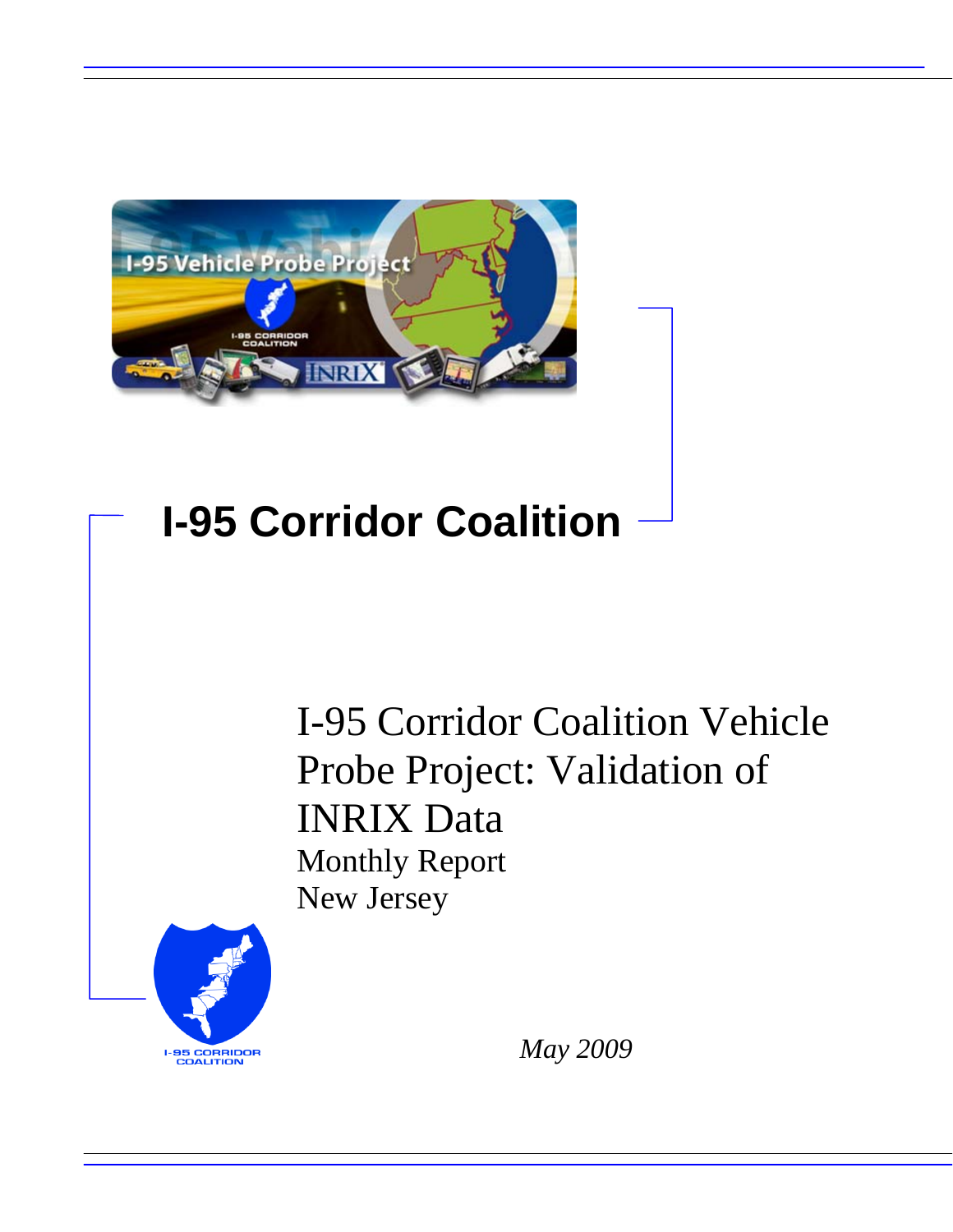# **I-95 CORRIDOR COALITION VEHICLE PROBE PROJECT: VALIDATION OF INRIX DATA MAY 2009**

# *Monthly Report*

*Prepared for:* 

I-95 Corridor Coalition

*Sponsored by:* 

I-95 Corridor Coalition

*Prepared by:* 

Ali Haghani, Masoud Hamedi, Kaveh Farokhi Sadabadi University of Maryland, College Park

*Acknowledgements:* 

The research team would like to express its gratitude for the assistance it received from the state highway officials in Delaware, Maryland, New Jersey, North Carolina, and Virginia during the course of this study. Their effort was instrumental during the data collection phase of the project. This report would not have been completed without their help.

*May 2009*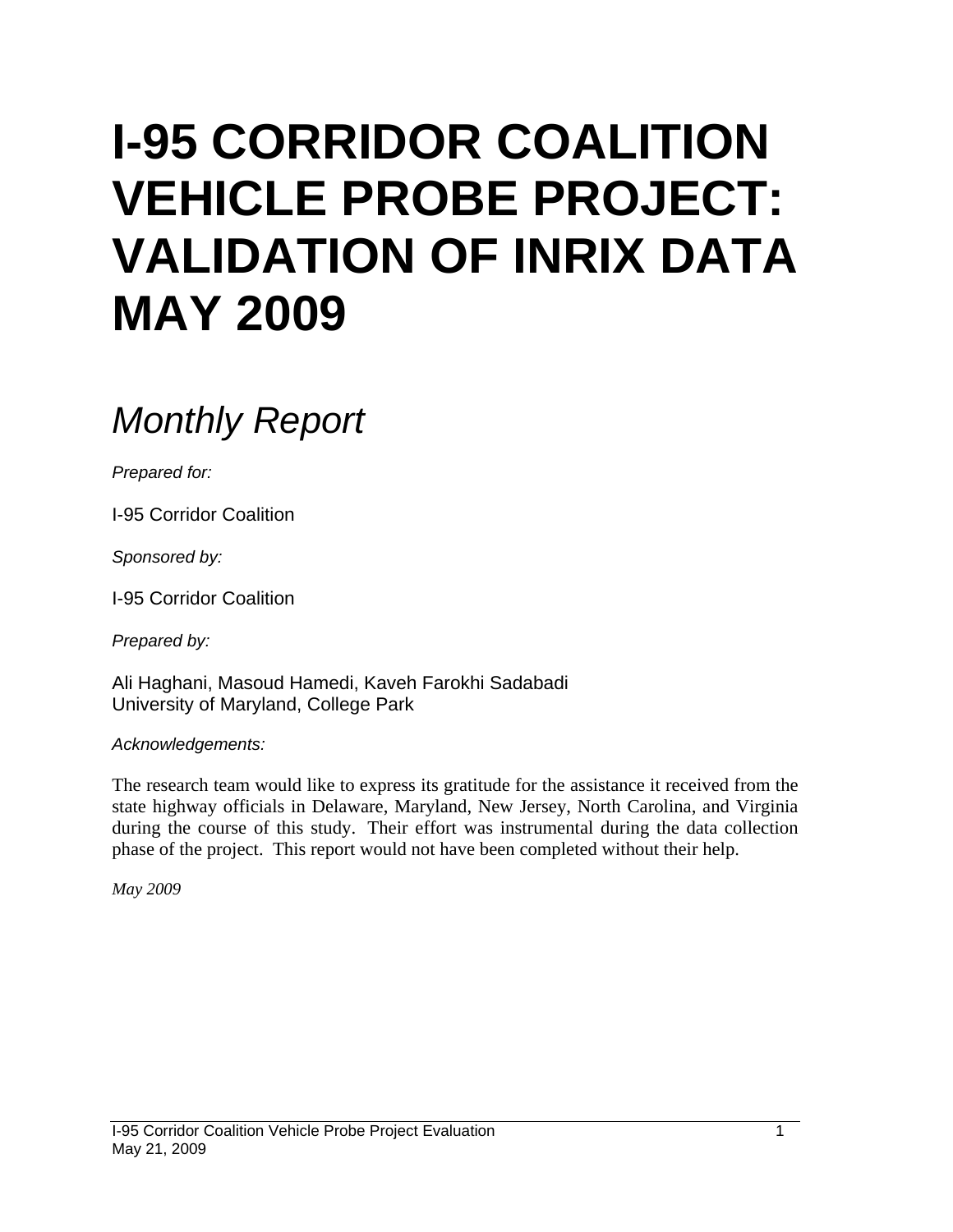## **Evaluation Results for the State of New Jersey**

### *Summary*

Travel time samples were collected along just over 15 miles of freeways in New Jersey from Wednesday, April 8, 2009 to Thursday, April 23, 2009 and compared against travel time and speed data reported by INRIX as part of the I-95 Vehicle Probe project. The validation data represents approximately 1150 hours of observations along nine freeway segments in New Jersey. The table below summarizes the result of the comparison between the validation data and the INRIX data for the same period. Both the absolute average speed error and the speed error bias as measured against the SEM band are within the acceptable limits of the contract specifications.

| <b>Northern NJ Evaluation Summary</b>   |                 |                                          |                                                                 |                                    |           |            |  |  |  |
|-----------------------------------------|-----------------|------------------------------------------|-----------------------------------------------------------------|------------------------------------|-----------|------------|--|--|--|
| <b>State</b>                            |                 | <b>Absolute Speed Error</b><br>(<10 mph) |                                                                 | <b>Speed Error Bias</b><br>(<5mph) | Number of | Hours of   |  |  |  |
|                                         |                 |                                          | Comparison with Comparison with Comparison with Comparison with |                                    | 5 Minute  | Data       |  |  |  |
|                                         | <b>SEM Band</b> | Mean                                     | <b>SEM Band</b>                                                 | Mean                               | Samples   | Collection |  |  |  |
| 0-30 MPH                                | 6.40            | 7.40                                     | 3.50                                                            | 3.90                               | 84        | 7.0        |  |  |  |
| 30-45 MPH                               | 8.10            | 10.20                                    | 4.20                                                            | 5.30                               | 59        | 4.9        |  |  |  |
| 45-60 MPH                               | 2.00            | 5.00                                     | 0.40                                                            | 2.20                               | 578       | 48.2       |  |  |  |
| $>60$ MPH                               | 2.80            | 5.40                                     | $-2.70$                                                         | $-4.70$                            | 13085     | 1090.4     |  |  |  |
| All Speeds                              | 2.81<br>5.42    |                                          | $-2.50$                                                         | $-4.32$                            | 13806     | 1150.5     |  |  |  |
| Based upon data collected in April 2009 |                 |                                          |                                                                 |                                    |           |            |  |  |  |

### *Data Collection*

Bluetooth sensor deployments in New Jersey started on Wednesday, April 8, 2009. The actual deployments in New Jersey were performed with the assistance of New Jersey Department of Transportation (NJDOT) personnel. Sensors remained in the same position until they were retrieved two weeks later on Thursday, April 23, 2009. This round of data collections in New Jersey was designed to cover segments of the highways along which both recurrent and non-recurrent congestions could be expected during both peak and offpeak periods.

Figure 1 presents snapshots of the roadway segments over which Bluetooth sensors were deployed in New Jersey.

Table 1 presents a list of specific TMC segments that were selected as the validation sample in New Jersey. In total, results of validation on nine freeway TMC segments are reported in this document. These segments cover a total length of over 15 miles. The coordinates of the locations at which the Bluetooth sensors were deployed throughout the state of New Jersey are reported in Table 2 which also presents the distances that have been used in the estimation of Bluetooth speeds based on travel times.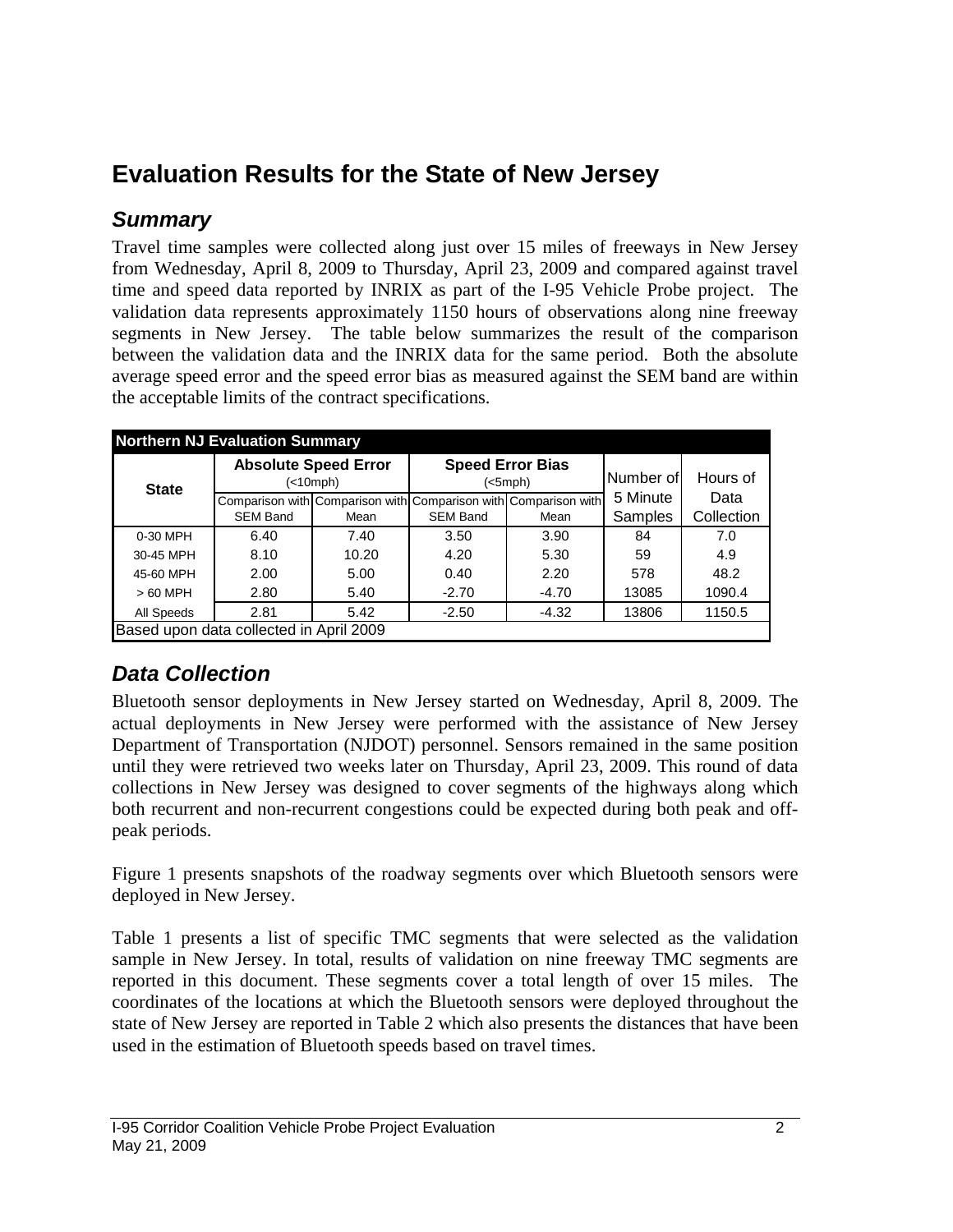### *Analysis of Results*

Table 3 summarizes the data quality measures obtained as a result of comparison between Bluetooth and all reported INRIX speeds. In all speed bins, INRIX data passes the data quality measures set forth in the contract when errors are measured as a distance from the 1.96 times the standard error band.

Table 4 shows the percentage of the time intervals that fall within 5 mph of the SEM band and the mean for each speed bin for all TMCs in New Jersey. Tables 5 and 6 present detailed data for individual TMC segments in New Jersey in similar format as Tables 3 and 4, respectively. A single observation taken by itself may be inaccurate, however, the averages over multiple observations and segments provide a confident assessment of quality. As such, rows in Table 5 with a very low number of observations should not be deemed as representative.

Figures 2 and 3 show the overall speed error bias for different speed bins, and the average absolute speed errors for all segments in New Jersey, respectively. These figures correspond to Table 3.

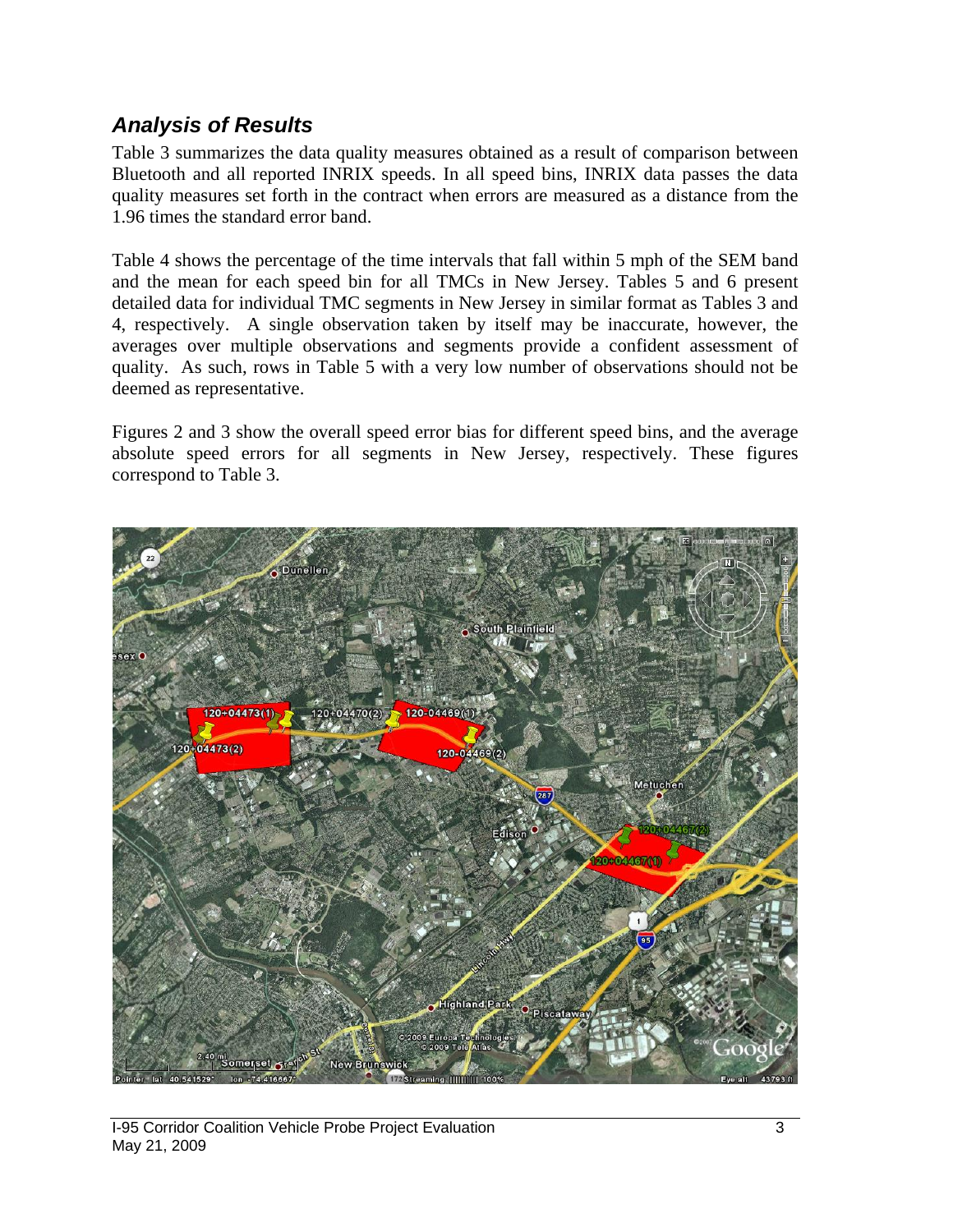**Figure 1 TMC segments selected for validation in New Jersey** 



**Figure 1 (Cont'd) TMC segments selected for validation in New Jersey**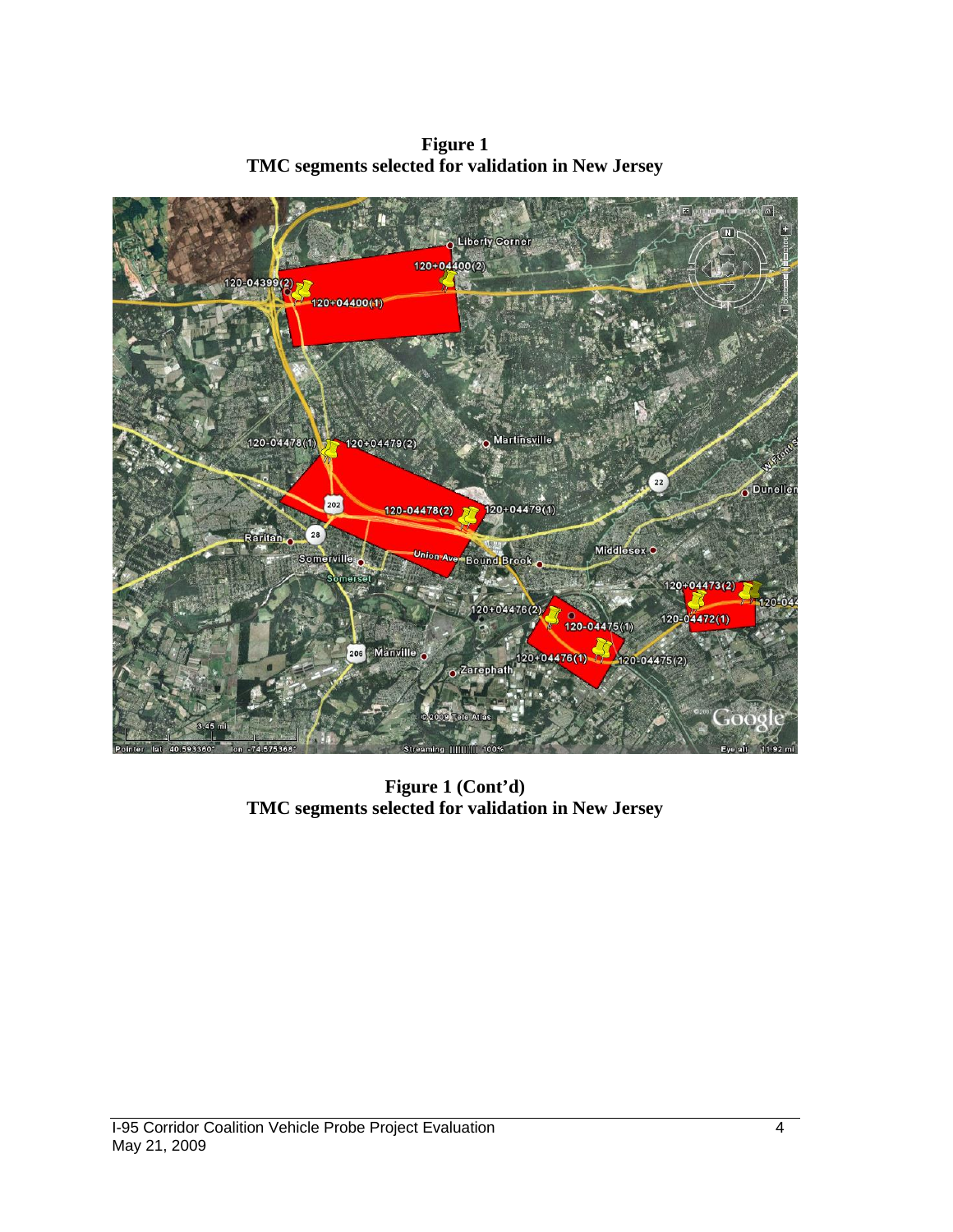|                |             |                |                                 |                                  |                  |                   | <b>LENGTH</b> |
|----------------|-------------|----------------|---------------------------------|----------------------------------|------------------|-------------------|---------------|
| <b>TYPE</b>    | TMC         | <b>HIGHWAY</b> | <b>STARTING AT</b>              | <b>ENDING AT</b>                 | <b>COUNTY</b>    | <b>DIRECTION</b>  | (mile)        |
| <b>Freeway</b> | $120+04400$ | I 78           | I 287/EXIT 29                   | EXIT <sub>33</sub>               | <b>SOMERSET</b>  | <b>EASTBOUND</b>  | 3.1           |
| Freeway        | 120+04470   | I 287          | <b>DURHAM AVE/EXIT 4</b>        | CO HWY 529/STELTON RD/EXIT 5     | <b>MIDDLESEX</b> | <b>NORTHBOUND</b> | 1.1           |
|                |             |                |                                 | <b>CENTENNIAL AVE/POSSUMTOWN</b> |                  |                   |               |
| <b>Freeway</b> | 120+04473   | I 287          | RANDOLPHVILLE RD/EXIT 7         | <b>RD/EXIT 8</b>                 | <b>MIDDLESEX</b> | <b>NORTHBOUND</b> | 1.1           |
| <b>Freeway</b> | 120+04476   | I 287          | <b>EASTON AVE/EXIT 10</b>       | <b>WESTON CANAL RD/EXIT 12</b>   | <b>SOMERSET</b>  | <b>NORTHBOUND</b> | 1.1           |
| Freeway        | 120+04479   | I 287          | <b>US 22/EXIT 14</b>            | US 202/US 206/EXIT 17            | <b>SOMERSET</b>  | <b>NORTHBOUND</b> | 3.1           |
|                |             |                | CO HWY 529/STELTON              |                                  |                  |                   |               |
| Freeway        | 120-04469   | I 287          | <b>RD/EXIT 5</b>                | <b>DURHAM AVE/EXIT 4</b>         | <b>MIDDLESEX</b> | <b>SOUTHBOUND</b> | 1.2           |
|                |             |                | <b>CENTENNIAL</b>               |                                  |                  |                   |               |
| Freeway        | 120-04472   | I 287          | <b>AVE/POSSUMTOWN RD/EXIT 8</b> | RANDOLPHVILLE RD/EXIT 7          | <b>MIDDLESEX</b> | <b>SOUTHBOUND</b> | 1.1           |
| <b>Freeway</b> | 120-04475   | I 287          | <b>WESTON CANAL RD/EXIT 12</b>  | <b>EASTON AVE/EXIT 10</b>        | <b>SOMERSET</b>  | <b>SOUTHBOUND</b> | 1.2           |
| Freeway        | 120-04478   | I 287          | US 202/US 206/EXIT 17           | <b>US 22/EXIT 14</b>             | <b>SOMERSET</b>  | <b>SOUTHBOUND</b> | 2.9           |
| <b>TOTAL</b>   |             |                |                                 |                                  |                  |                   | 15.9          |

**Table 1 Traffic Message Channel segments picked for validation in New Jersey**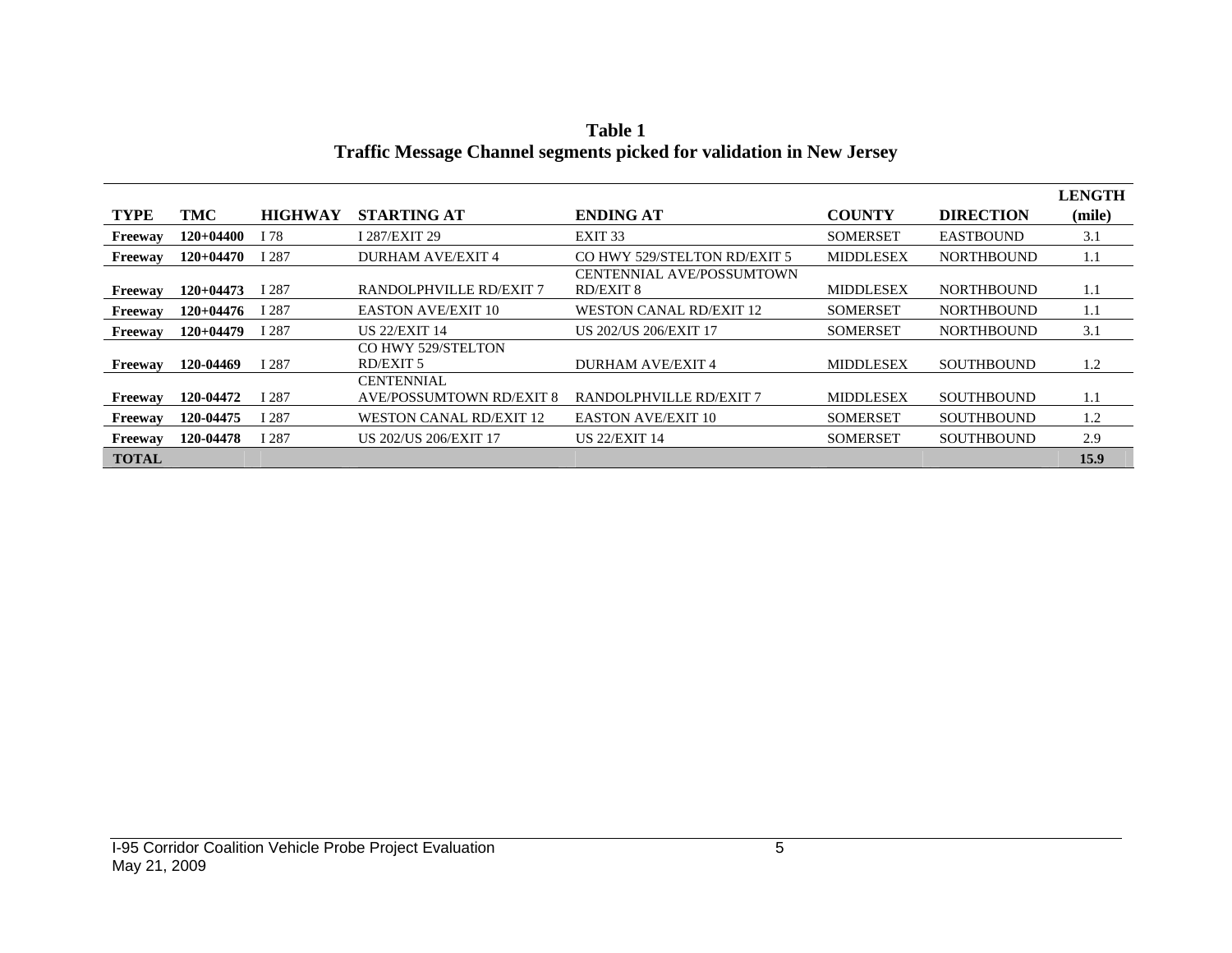**Table 2 TMC segment lengths and distances between sensor deployment locations in the state of New Jersey** 

| <b>SEGMENT</b> |             |          |              | <b>STANDARD TMC</b> |              |        | <b>SENSOR DEPLOYMENT</b> |                |          | <b>ERROR IN</b> |        |                                 |
|----------------|-------------|----------|--------------|---------------------|--------------|--------|--------------------------|----------------|----------|-----------------|--------|---------------------------------|
| <b>TYPE</b>    | TMC         |          | Endpoint (1) |                     | Endpoint (2) | Length |                          | Endpoint $(1)$ |          | Endpoint $(2)$  | Length | <b>SEGMENT</b><br><b>LENGTH</b> |
|                |             | Lat      | Long         | Lat                 | Long         | (mile) | Lat                      | Long           | Lat      | Long            | (mile) | $(\%)$                          |
| Freeway        | $120+04400$ | 40.64439 | $-74.63813$  | 40.64655            | $-74.57959$  | 3.12   | 40.64272                 | $-74.63735$    | 40.64633 | $-74.58085$     | 3.01   | $-3.3\%$                        |
| Freeway        | $120+04470$ | 40.55306 | $-74.41414$  | 40.55627            | $-74.43407$  | 1.12   | 40.55377                 | $-74.41432$    | 40.55753 | -74.43302       | 1.05   | $-6.2\%$                        |
| Freeway        | $120+04473$ | 40.55636 | $-74.46278$  | 40.55397            | $-74.48398$  | 1.14   | 40.55688                 | $-74.46282$    | 40.55413 | $-74.48417$     | 1.15   | 1.1%                            |
| Freeway        | $120+04476$ | 40.54307 | $-74.52074$  | 40.55112            | $-74.53851$  | 1.12   | 40.53982                 | $-74.52138$    | 40.54925 | -74.53978       | 1.19   | 6.3%                            |
| Freeway        | $120+04479$ | 40.57666 | $-74.57141$  | 40.59456            | $-74.62277$  | 3.09   | 40.57760                 | $-74.57027$    | 40.59492 | $-74.62288$     | 3.16   | 2.2%                            |
| Freeway        | 120-04469   | 40.55636 | -74.43461    | 40.55300            | -74.41377    | 1.18   | 40.55672                 | -74.43437      | 40.55243 | -74.41258       | 1.24   | 5.8%                            |
| Freeway        | 120-04472   | 40.55316 | $-74.48573$  | 40.55597            | $-74.46622$  | 1.06   | 40.55310                 | $-74.48532$    | 40.55660 | $-74.46618$     | 1.05   | $-1.0\%$                        |
| Freeway        | 120-04475   | 40.55066 | -74.53751    | 40.54214            | $-74.51869$  | 1.17   | 40.54813                 | -74.53947      | 40.53910 | $-74.52015$     | 1.21   | 2.9%                            |
| Freeway        | 120-04478   | 40.59418 | $-74.62167$  | 40.57735            | $-74.57338$  | 2.91   | 40.59363                 | $-74.62252$    | 40.57740 | -74.57295       | 2.98   | 2.3%                            |
| <b>TOTAL</b>   |             |          |              |                     |              | 15.92  |                          |                |          |                 | 16.05  |                                 |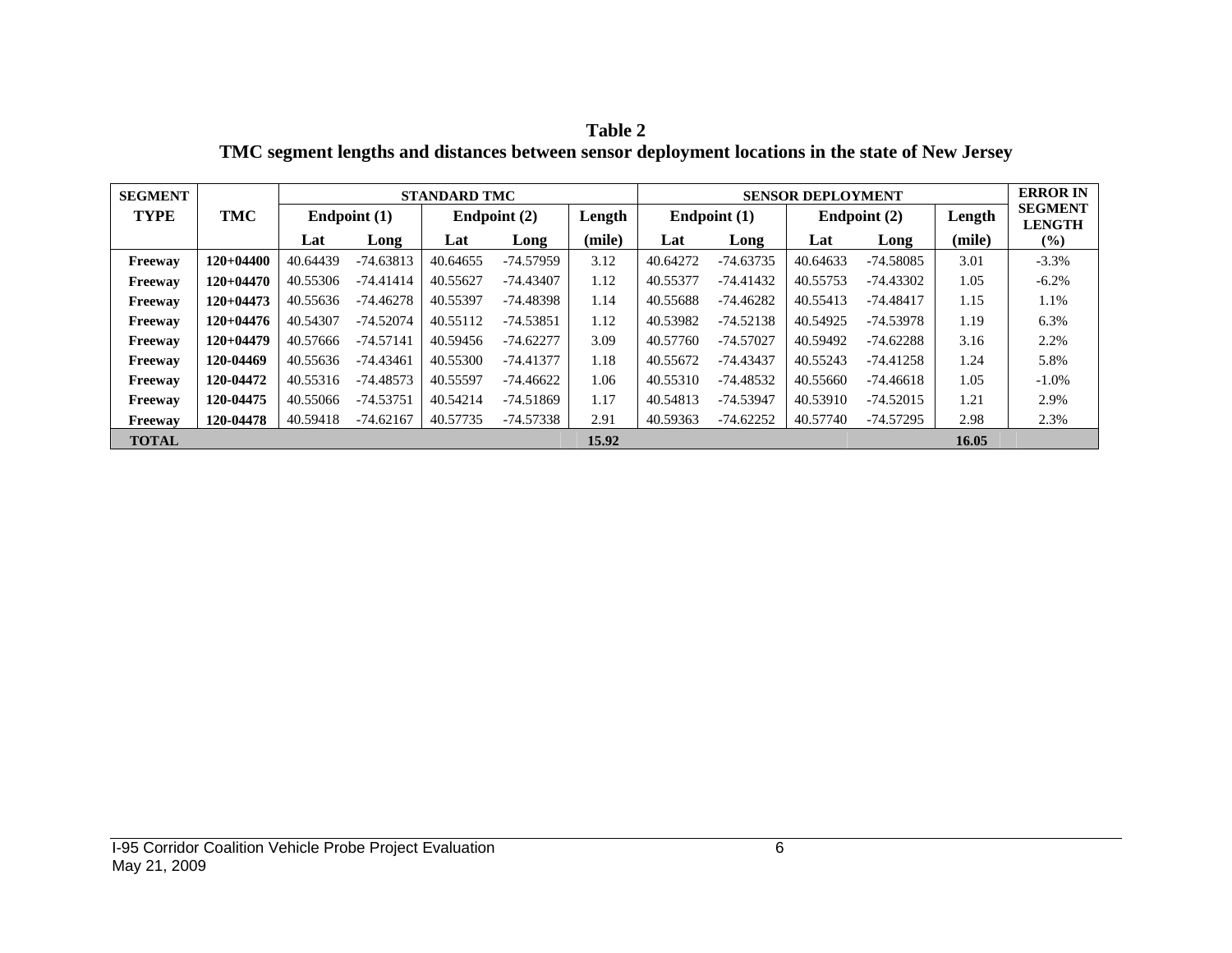#### **Table 3 Data quality measures for freeway segments greater than one mile in New Jersey**

|                            | <b>Data Quality Measures for</b> |                                                     |                                      |                                                     |                |  |
|----------------------------|----------------------------------|-----------------------------------------------------|--------------------------------------|-----------------------------------------------------|----------------|--|
|                            |                                  | 1.96 SE Band                                        | <b>Mean</b>                          |                                                     |                |  |
| <b>SPEED</b><br><b>BIN</b> | <b>Speed</b><br>Error<br>Bias    | Average<br><b>Absolute</b><br><b>Speed</b><br>Error | <b>Speed</b><br>Error<br><b>Bias</b> | Average<br><b>Absolute</b><br><b>Speed</b><br>Error | No. of<br>Obs. |  |
| $0 - 30$                   | 3.5                              | 6.4                                                 | 3.9                                  | 7.4                                                 | 84             |  |
| $30 - 45$                  | 4.2                              | 8.1                                                 | 5.3                                  | 10.2                                                | 59             |  |
| 45-60                      | 0.4                              | 2.0                                                 | 2.2                                  | 5.0                                                 | 578            |  |
| $60+$                      | $-2.7$                           | 2.8                                                 | $-4.7$                               | 5.4                                                 | 13085          |  |

#### **Table 4**

**Percent observations meeting data quality criteria for freeway segments greater than one mile in New Jersey** 

|                            |                                                                                                               | 1.96 SE Band | Mean                               |                                              |                |  |
|----------------------------|---------------------------------------------------------------------------------------------------------------|--------------|------------------------------------|----------------------------------------------|----------------|--|
| <b>SPEED</b><br><b>BIN</b> | Percentage<br>falling<br><b>Percentage</b><br>within 5<br>falling<br>inside the<br>mph of the<br>band<br>band |              | Percentage<br>equal to the<br>mean | Percentage<br>within 5<br>mph of the<br>mean | No. of<br>Obs. |  |
| $0 - 30$                   | 5%                                                                                                            | 63%          | 0%                                 | 51%                                          | 84             |  |
| $30 - 45$                  | 14%                                                                                                           | 41%          | 0%                                 | 36%                                          | 59             |  |
| 45-60                      | 48%                                                                                                           | 88%          | 0%                                 | 58%                                          | 578            |  |
| $60+$                      | 35%                                                                                                           | 78%          | 0%                                 | 54%                                          | 13085          |  |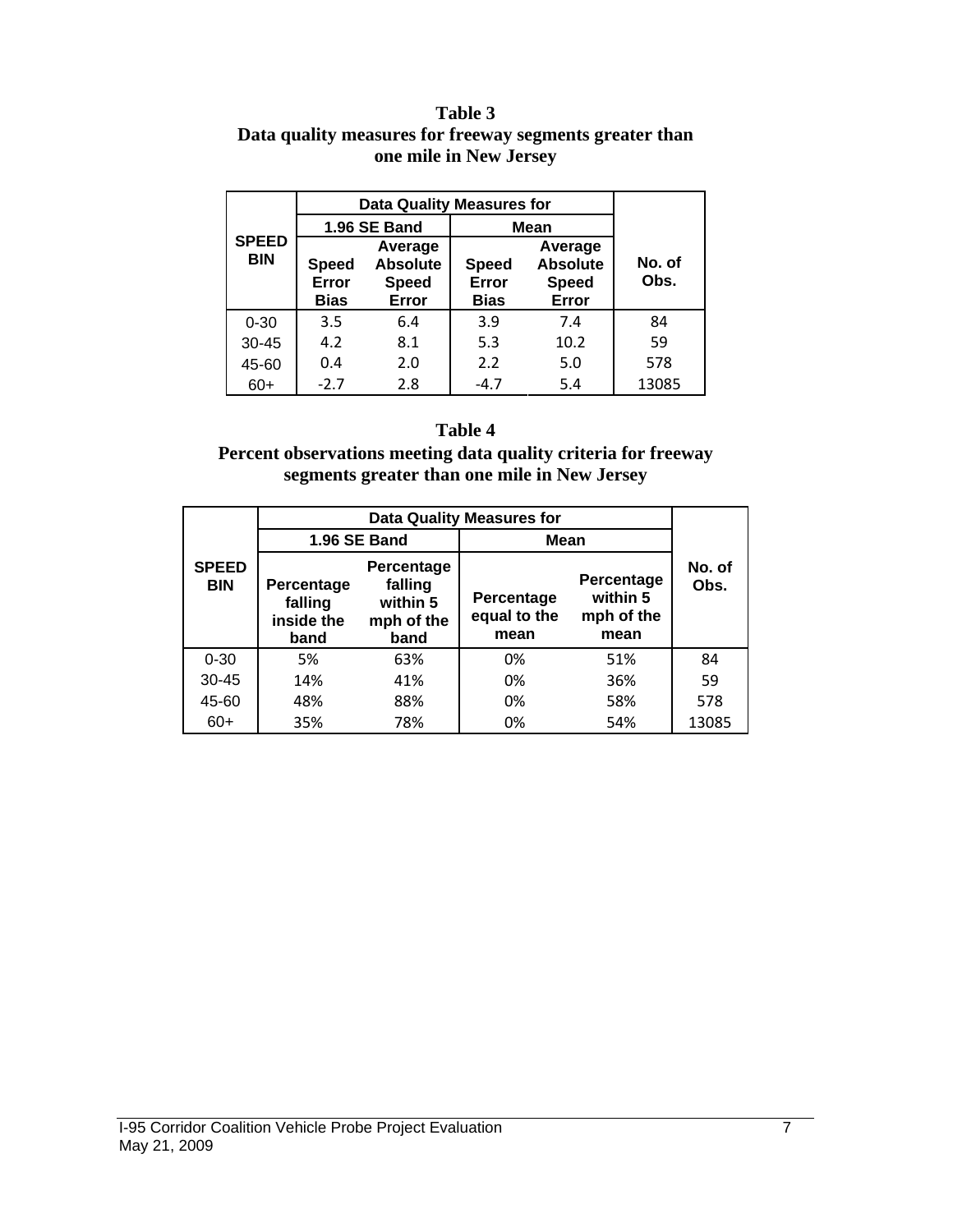#### **Table 5**

| Data quality measures for individual freeway segments greater than one mile in the |  |
|------------------------------------------------------------------------------------|--|
| state of New Jersey                                                                |  |

|             |                      |                  |                    | <b>Data Quality Measures for</b>            |                                                            |                                             |                                                            | No. of<br>Obs.      |
|-------------|----------------------|------------------|--------------------|---------------------------------------------|------------------------------------------------------------|---------------------------------------------|------------------------------------------------------------|---------------------|
|             | <b>Standard</b>      | <b>Bluetooth</b> | <b>SPEED</b>       |                                             | 1.96 SE Band                                               |                                             | Mean                                                       |                     |
| <b>TMC</b>  | <b>TMC</b><br>length | distance         | <b>BIN</b>         | <b>Speed</b><br><b>Error</b><br><b>Bias</b> | Average<br><b>Absolute</b><br><b>Speed</b><br><b>Error</b> | <b>Speed</b><br><b>Error</b><br><b>Bias</b> | Average<br><b>Absolute</b><br><b>Speed</b><br><b>Error</b> |                     |
|             |                      |                  | $0 - 30$           |                                             |                                                            |                                             |                                                            |                     |
| $120+04400$ | 3.12                 | 3.01             | 30-45              | 2.3                                         | 2.3                                                        | 22.7                                        | 22.7                                                       | $\overline{c}$      |
|             |                      |                  | $45 - 60$          | 1.5                                         | 2.2                                                        | 6.7                                         | 8.0                                                        | 16                  |
|             |                      |                  | $60+$              | $-4.2$                                      | 4.3                                                        | $-6.8$                                      | 7.2                                                        | 915                 |
|             |                      |                  | $0 - 30$           |                                             |                                                            |                                             |                                                            |                     |
| 120+04470   | 1.12                 | 1.05             | 30-45              | 17.8                                        | 17.8                                                       | 18.3                                        | 18.3                                                       | $\mathbf{1}$        |
|             |                      |                  | $45 - 60$          | 0.2                                         | 0.7                                                        | 0.9                                         | 3.3                                                        | 82                  |
|             |                      |                  | $60+$              | $-3.2$                                      | 3.3                                                        | $-6.2$                                      | 6.7                                                        | 745                 |
|             |                      |                  | $0 - 30$           |                                             |                                                            |                                             |                                                            |                     |
| 120+04473   | 1.14                 | 1.15             | 30-45              |                                             |                                                            |                                             |                                                            |                     |
|             |                      |                  | $45 - 60$          | 0.2                                         | 0.2                                                        | 5.5                                         | 5.5                                                        | $\overline{4}$      |
|             |                      |                  | $60+$              | $-3.1$                                      | 3.2                                                        | $-5.8$                                      | 6.3                                                        | 974                 |
|             |                      | 1.19             | $0 - 30$           | 15.5                                        | 16.7                                                       | 15.8                                        | 17.9                                                       | 8                   |
| 120+04476   | 1.12                 |                  | 30-45              | 5.6                                         | 6.0                                                        | 6.3                                         | 6.9                                                        | 15                  |
|             |                      |                  | $45 - 60$          | $-0.6$                                      | 3.3                                                        | $-0.2$                                      | 5.4                                                        | 80                  |
|             |                      |                  | $60+$              | $-2.3$                                      | 2.4                                                        | $-4.2$                                      | 4.8                                                        | 1156                |
|             |                      |                  | $0 - 30$           |                                             |                                                            |                                             |                                                            |                     |
|             | 3.09                 | 3.16             | $30 - 45$          | 17.9                                        | 17.9                                                       | 18.1                                        | 18.1                                                       | $\mathbf{1}$        |
| 120+04479   |                      |                  | $45 - 60$          | 1.4                                         | 1.4                                                        | 6.5                                         | 7.2                                                        | 11                  |
|             |                      |                  | $60+$              | $-2.7$                                      | $2.8\,$                                                    | $-4.7$                                      | 5.2                                                        | 2436                |
|             |                      |                  | $0 - 30$           | 1.8                                         | 5.7                                                        | 2.1                                         | 6.5                                                        | 42                  |
| 120-04469   | 1.18                 | 1.24             | 30-45              | 5.0                                         | 8.2                                                        | 5.4                                         | 9.6                                                        | 20                  |
|             |                      |                  | $45 - 60$          | 0.0                                         | 2.0                                                        | 1.4                                         | 4.9                                                        | 135                 |
|             |                      |                  | $60+$              | $-2.8$                                      | 3.1                                                        | $-4.6$                                      | 5.6                                                        | 1046                |
|             |                      |                  | $0 - 30$           | 1.8                                         | 4.5                                                        | 2.0                                         | 5.2                                                        | 22                  |
| 120-04472   | 1.06                 | 1.05             | 30-45              | 7.9                                         | 13.7                                                       | 8.4                                         | 16.0                                                       | $\overline{3}$      |
|             |                      |                  | $45 - 60$          | 1.3                                         | 2.0                                                        | 4.6                                         | 5.5                                                        | 43                  |
|             |                      |                  | $60+$              | $-3.3$                                      | 3.4                                                        | $-5.7$                                      | 6.4                                                        | 2099                |
|             |                      |                  | $0 - 30$           | 2.1                                         | 2.9                                                        | 4.0                                         | 5.2                                                        | 8<br>$\overline{7}$ |
| 120-04475   | 1.17                 | 1.21             | 30-45<br>$45 - 60$ | $-1.5$                                      | 7.2<br>2.1                                                 | $-0.8$<br>2.5                               | 10.4                                                       | 141                 |
|             |                      |                  | $60+$              | 0.8<br>$-1.2$                               | 1.6                                                        | $-2.4$                                      | 4.6<br>3.9                                                 | 1098                |
|             |                      |                  | $0 - 30$           | 8.8                                         | 10.9                                                       | 9.2                                         | 11.6                                                       | $\overline{4}$      |
|             |                      |                  | 30-45              | 1.0                                         | 9.4                                                        | 0.8                                         | 10.8                                                       | 10                  |
| 120-04478   | 2.91                 | 2.98             | 45-60              | 1.3                                         | 1.6                                                        | 4.6                                         | 5.7                                                        | 66                  |
|             |                      |                  | $60+$              | $-1.9$                                      | 2.1                                                        | $-3.5$                                      | 4.2                                                        | 2616                |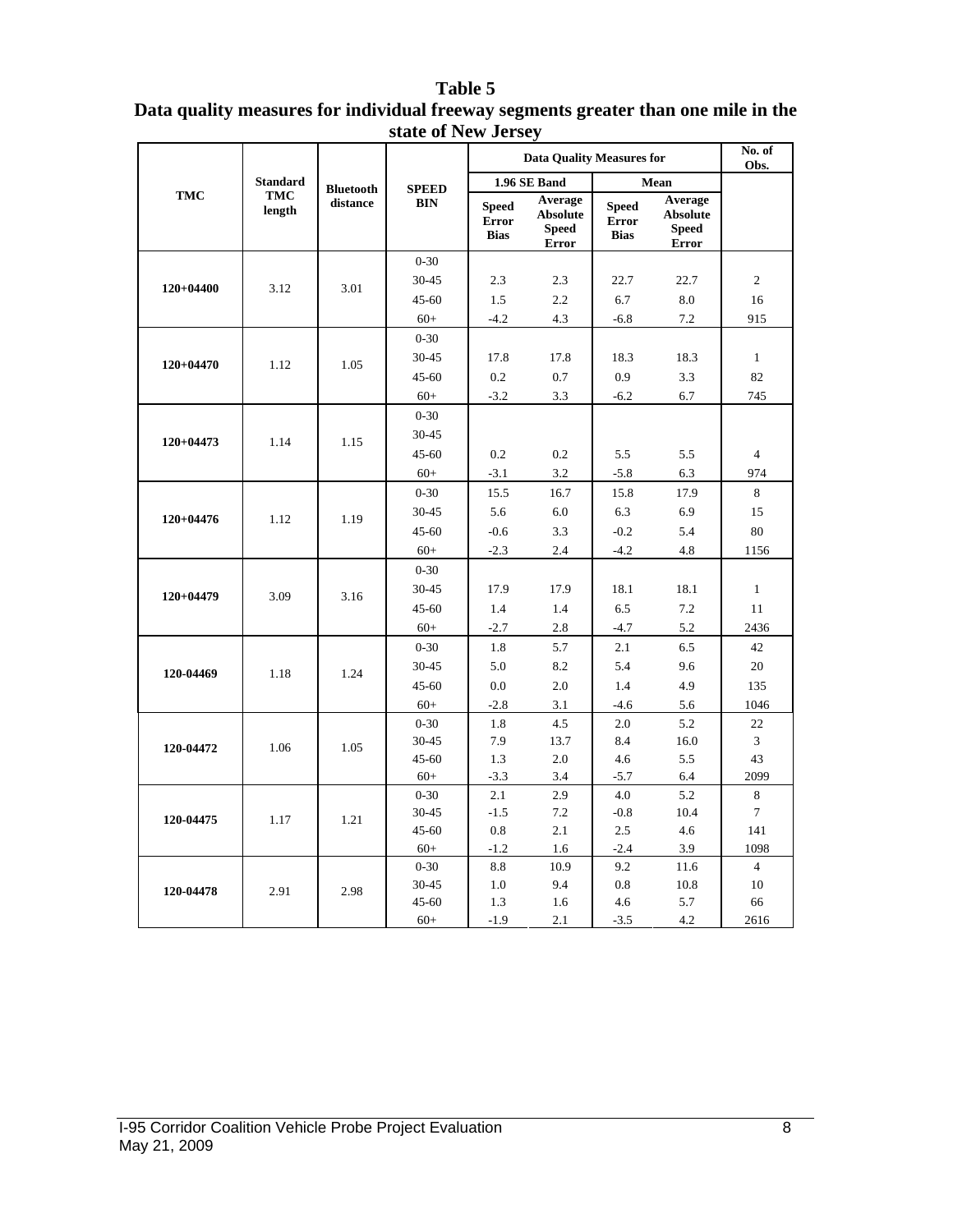|               |                    | <b>Data Quality Measures for</b>        |                                                   |                                                     |                                                               |                                |                                          |                                          |                                                    |                |
|---------------|--------------------|-----------------------------------------|---------------------------------------------------|-----------------------------------------------------|---------------------------------------------------------------|--------------------------------|------------------------------------------|------------------------------------------|----------------------------------------------------|----------------|
|               |                    |                                         | 1.96 SE Band                                      |                                                     |                                                               |                                |                                          |                                          |                                                    |                |
|               |                    | <b>Speed Error Bias</b>                 |                                                   |                                                     | <b>Average Absolute</b>                                       |                                | <b>Speed Error Bias</b>                  | <b>Average Absolute</b>                  |                                                    |                |
| <b>TMC</b>    |                    |                                         |                                                   |                                                     | <b>Speed Error</b>                                            |                                |                                          |                                          | <b>Speed Error</b>                                 | No. of         |
|               | <b>SPEED BIN</b>   | No.<br>falling<br>inside<br>the<br>band | $\frac{0}{0}$<br>falling<br>inside<br>the<br>band | No.<br>falling<br>within<br>5 mph<br>of the<br>band | $\frac{0}{6}$<br>falling<br>within<br>5 mph<br>of the<br>band | No.<br>equal<br>to the<br>mean | $\frac{0}{0}$<br>equal<br>to the<br>mean | No.<br>within<br>5 mph<br>of the<br>mean | $\frac{0}{0}$<br>within<br>5 mph<br>of the<br>mean | Obs.           |
|               | $0 - 30$           |                                         |                                                   |                                                     |                                                               |                                |                                          |                                          |                                                    |                |
| $120+04400$   | $30 - 45$          | $\overline{0}$                          | 0%                                                | $\overline{c}$                                      | 100%                                                          | $\boldsymbol{0}$               | 0%                                       | $\overline{0}$                           | 0%                                                 | $\overline{c}$ |
|               | $45 - 60$          | 6                                       | 38%                                               | 13                                                  | 81%                                                           | $\boldsymbol{0}$               | 0%                                       | $\overline{4}$                           | 25%                                                | 16             |
|               | $60+$              | 236                                     | 26%                                               | 576                                                 | 63%                                                           | $\theta$                       | 0%                                       | 338                                      | 37%                                                | 915            |
|               | $0 - 30$           |                                         |                                                   |                                                     |                                                               |                                |                                          |                                          |                                                    |                |
| $120+04470$   | 30-45              | $\overline{0}$                          | 0%                                                | $\overline{0}$                                      | 0%                                                            | $\mathbf{0}$                   | 0%                                       | $\mathbf{0}$                             | 0%                                                 | $\mathbf{1}$   |
|               | $45 - 60$<br>$60+$ | 54<br>235                               | 66%<br>32%                                        | 80<br>533                                           | 98%                                                           | $\mathbf{1}$<br>$\theta$       | 1%<br>0%                                 | 63<br>304                                | 77%                                                | 82<br>745      |
|               | $0 - 30$           |                                         |                                                   |                                                     | 72%                                                           |                                |                                          |                                          | 41%                                                |                |
|               | 30-45              |                                         |                                                   |                                                     |                                                               |                                |                                          |                                          |                                                    |                |
| $120+04473$   | $45 - 60$          | 3                                       | 75%                                               | $\overline{4}$                                      | 100%                                                          | $\overline{0}$                 | 0%                                       | $\overline{2}$                           | 50%                                                | 4              |
|               | $60+$              | 311                                     | 32%                                               | 712                                                 | 73%                                                           | $\overline{0}$                 | 0%                                       | 416                                      | 43%                                                | 974            |
|               | $0 - 30$           | $\overline{0}$                          | 0%                                                | $\overline{c}$                                      | 25%                                                           | $\overline{0}$                 | 0%                                       | $\overline{2}$                           | 25%                                                | 8              |
|               | 30-45              | 3                                       | 20%                                               | 9                                                   | 60%                                                           | $\overline{0}$                 | 0%                                       | 9                                        | 60%                                                | 15             |
| $120+04476$   | $45 - 60$          | 24                                      | 30%                                               | 61                                                  | 76%                                                           | $\boldsymbol{0}$               | 0%                                       | 48                                       | 60%                                                | 80             |
|               | $60+$              | 420                                     | 36%                                               | 946                                                 | 82%                                                           | $\Omega$                       | 0%                                       | 673                                      | 58%                                                | 1156           |
|               | $0 - 30$           |                                         |                                                   |                                                     |                                                               |                                |                                          |                                          |                                                    |                |
| $120 + 04479$ | 30-45              | $\boldsymbol{0}$                        | 0%                                                | $\theta$                                            | 0%                                                            | $\boldsymbol{0}$               | 0%                                       | $\Omega$                                 | 0%                                                 | $\mathbf{1}$   |
|               | $45 - 60$          | $\overline{7}$                          | 64%                                               | 10                                                  | 91%                                                           | $\overline{0}$                 | 0%                                       | $\overline{c}$                           | 18%                                                | 11             |
|               | $60+$              | 728                                     | 30%                                               | 1889                                                | 78%                                                           | $\mathbf{0}$                   | 0%                                       | 1307                                     | 54%                                                | 2436           |
|               | $0 - 30$           | $\overline{\mathcal{L}}$                | 10%                                               | 29                                                  | 69%                                                           | $\overline{0}$                 | 0%                                       | 25                                       | 60%                                                | 42             |
| 120-04469     | 30-45              | 3                                       | 15%                                               | 7                                                   | 35%                                                           | $\boldsymbol{0}$               | 0%                                       | $\tau$                                   | 35%                                                | 20             |
|               | $45 - 60$          | 69                                      | 51%                                               | 118                                                 | 87%                                                           | $\overline{0}$                 | 0%                                       | 87                                       | 64%                                                | 135            |
|               | $60+$              | 388                                     | 37%                                               | 792                                                 | 76%                                                           | 9                              | 1%                                       | 553                                      | 53%                                                | 1046           |
|               | $0 - 30$           | $\overline{0}$                          | 0%                                                | 15                                                  | 68%                                                           | $\overline{0}$                 | 0%                                       | 10                                       | 45%                                                | 22             |
| 120-04472     | 30-45              | $\boldsymbol{0}$                        | 0%                                                | $\boldsymbol{0}$                                    | 0%                                                            | $\boldsymbol{0}$               | 0%                                       | $\boldsymbol{0}$                         | 0%                                                 | 3              |
|               | $45 - 60$          | 21                                      | 49%                                               | 36                                                  | 84%                                                           | $\overline{0}$<br>$\mathbf{0}$ | 0%                                       | 22                                       | 51%                                                | 43             |
|               | $60+$<br>$0 - 30$  | 770<br>$\overline{0}$                   | 37%<br>0%                                         | 1540<br>6                                           | 73%<br>75%                                                    | $\overline{0}$                 | 0%<br>0%                                 | 994<br>5                                 | 47%<br>63%                                         | 2099<br>8      |
|               | 30-45              | $\boldsymbol{0}$                        | 0%                                                | 3                                                   | 43%                                                           | $\boldsymbol{0}$               | 0%                                       | $\overline{2}$                           | 29%                                                | $\tau$         |
| 120-04475     | $45 - 60$          | 62                                      | 44%                                               | 127                                                 | 90%                                                           | $\overline{0}$                 | 0%                                       | 83                                       | 59%                                                | 141            |
|               | $60+$              | 541                                     | 49%                                               | 980                                                 | 89%                                                           | $\mathbf{0}$                   | 0%                                       | 783                                      | 71%                                                | 1098           |
|               | $0 - 30$           | $\overline{0}$                          | 0%                                                | $\mathbf{1}$                                        | 25%                                                           | $\mathbf{0}$                   | 0%                                       | $\mathbf{1}$                             | 25%                                                | $\overline{4}$ |
|               | 30-45              | $\overline{2}$                          | 20%                                               | 3                                                   | 30%                                                           | $\mathbf{0}$                   | 0%                                       | 3                                        | 30%                                                | 10             |
| 120-04478     | $45 - 60$          | 31                                      | 47%                                               | 61                                                  | 92%                                                           | $\boldsymbol{0}$               | 0%                                       | 27                                       | 41%                                                | 66             |
|               | $60+$              | 984                                     | 38%                                               | 2243                                                | 86%                                                           | $\mathbf{0}$                   | 0%                                       | 1742                                     | 67%                                                | 2616           |

**Table 6 Observations meeting data quality criteria for individual freeway segments greater than one mile in the state of New Jersey**